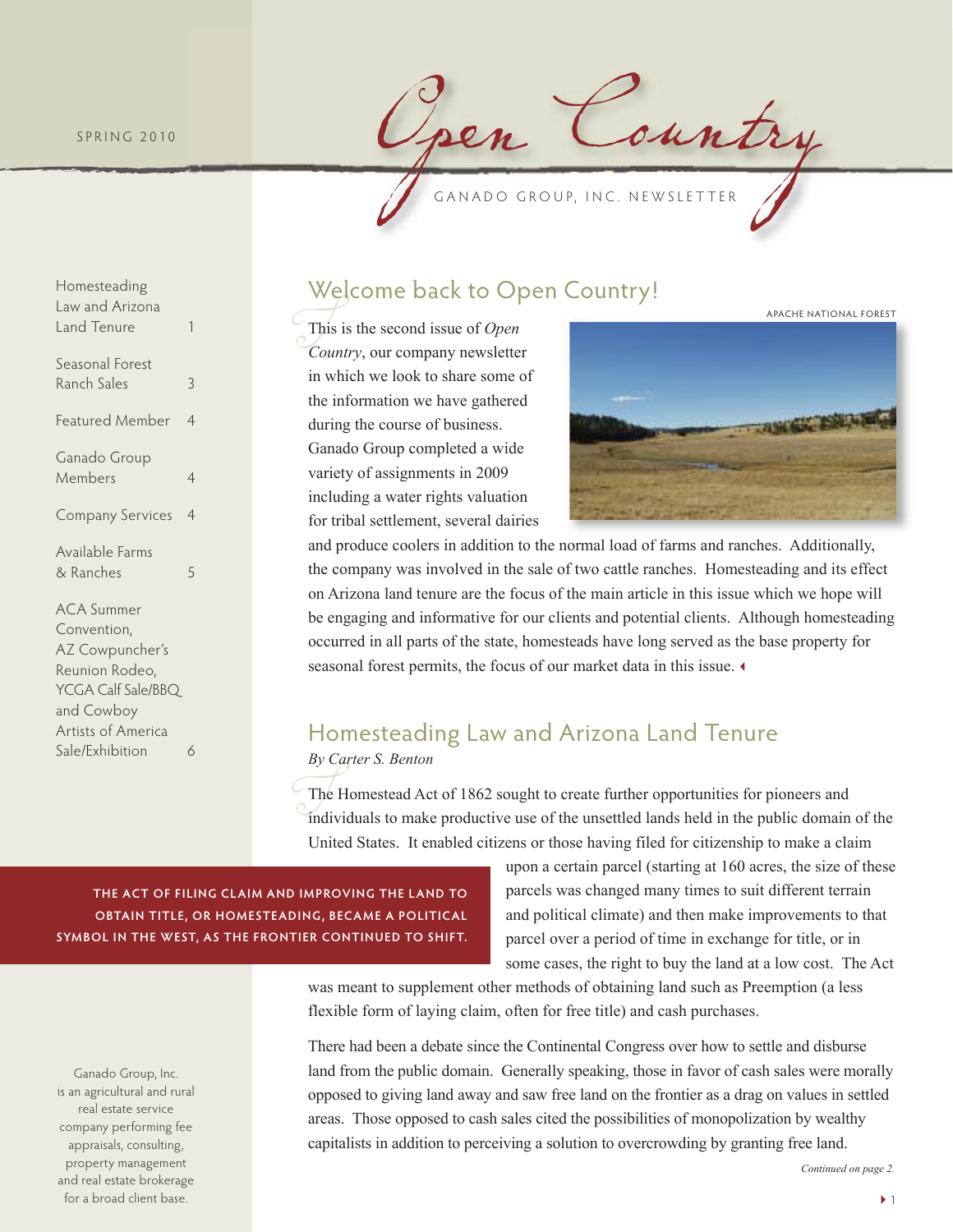#### *Continued from page 1.*

The act of filing claim and improving the land to obtain title, or homesteading, became a political symbol in the West, as the frontier continued to shift. And even as the laws changed over time, the idea of free land remained essential to disbursing the public domain until the Taylor Grazing Act of 1934. That Act, sponsored by Edward T. Taylor of Colorado, a former homesteading advocate, closed the public domain and reorganized remaining lands into the Bureau of Land Management.

Initially, homesteaders were most active in Midwestern states such as Kansas, Nebraska, Iowa and the Dakotas. But land use experts became concerned as settlement reached west of the 100th meridian. From that point, annual precipitation falls below twenty inches which was seen as a threshold for traditional farming. Major John W. Powell, as head of the US Geological Survey, called for land classification (the basis for the concept of 'highest and best use') and sale of public domain lands; irrigable land in parcels less than eighty

**some of The mosT inTeresTing aspecTs of land Tenure in arizona ThaT can be Traced To homesTeading are The very small homesTead enTry survey parcels recorded WiThin The naTional foresTs. These old homesTeads ofTen serve as base-properTy for foresT grazing alloTmenTs.**

acres; grazing lands (those without timber, mineral or farming possibilities) to be sold in four-section increments (2,560 acres) at a nominal price. This followed attempts to alter the existing homesteading options. Most notably for Arizona was the Desert Lands Act of 1875 which allowed non-timber, non-mineral, non-grass producing lands to be obtained at a very low rate (\$.25 per acre, initially) if irrigation improvements were made over a period of two years. Many of the changes which increased the size of homestead claims simply made it easier for syndicates and land agents to gain larger estates through abuse. Also, changes like the Desert Lands Act, which sought to get unproductive lands on the tax rolls, often resulted in failure. The costs of improvement were much too high.

But the advent of dry-farming techniques further encouraged policy makers to make homesteads larger. By 1904, under

President Roosevelt, the Kincaid Act was passed, allowing grazing homesteads of one full section to settlers in Nebraska. This was followed by the Enlarged Homesteads Act of 1909, which allowed homesteaders nationwide to occupy and improve 320-acre tracts. Opposition was led by the Department of Agriculture, which had maintained that classification followed by leasing was the best way to use arid western lands still in the public domain.

Finally, the Stock Raising Homesteads Act of 1916 was brought by Edward T. Taylor of Colorado (the subsequent author of the Taylor Grazing Act), making full sections of grazing land available for homesteading, nationally. With this, he sought to increase the tax revenues of western states as fast as possible by getting the land into private estates. Stockmen opposed the larger homesteads because they continued to fracture economic grazing units of the public domain which led to overgrazing, erosion and other environmental problems. Fractured ownership in arid lands also brought about a reversion to the open range, in some cases, where failed homesteads were taken over by large cattlemen – the antithesis of western land policy. With the addition of cattle-price instability by the mid 1920's, there was serious opposition to homesteading among herders. Their alternative was large scale leasing, already in use by the Forest Service, and put in force by the Taylor Grazing Act.

Some of the most interesting aspects of land tenure in Arizona that can be traced to homesteading are the very small Homestead Entry Survey parcels recorded within the national forests. These old homesteads often serve as base-property for forest grazing allotments. These curiously small entries are the likely result of a minor tweak in public domain policy, the Forest Homestead Act of 1906. This provided the additional right to enter non-timber, non-mineral but arable lands within the forest for those individuals already homesteading in the area. These parcels did not have a delineated size and tended, because of the specifications, to run along meadows and parks in the high mountains. They are often the historic summer headquarters for large year-round ranches as well as the baseproperty for seasonal (summer) allotments.

The Forest Service has been exchanging land on the fringe of the forest for these parcels since the 1950's, in an effort to create a uniform surface responsibility.

### Ganado Group, Inc.

Agricultural & Rural Real Estate Services

777 East Thomas Road, Suite 210 Phoenix, Arizona 85014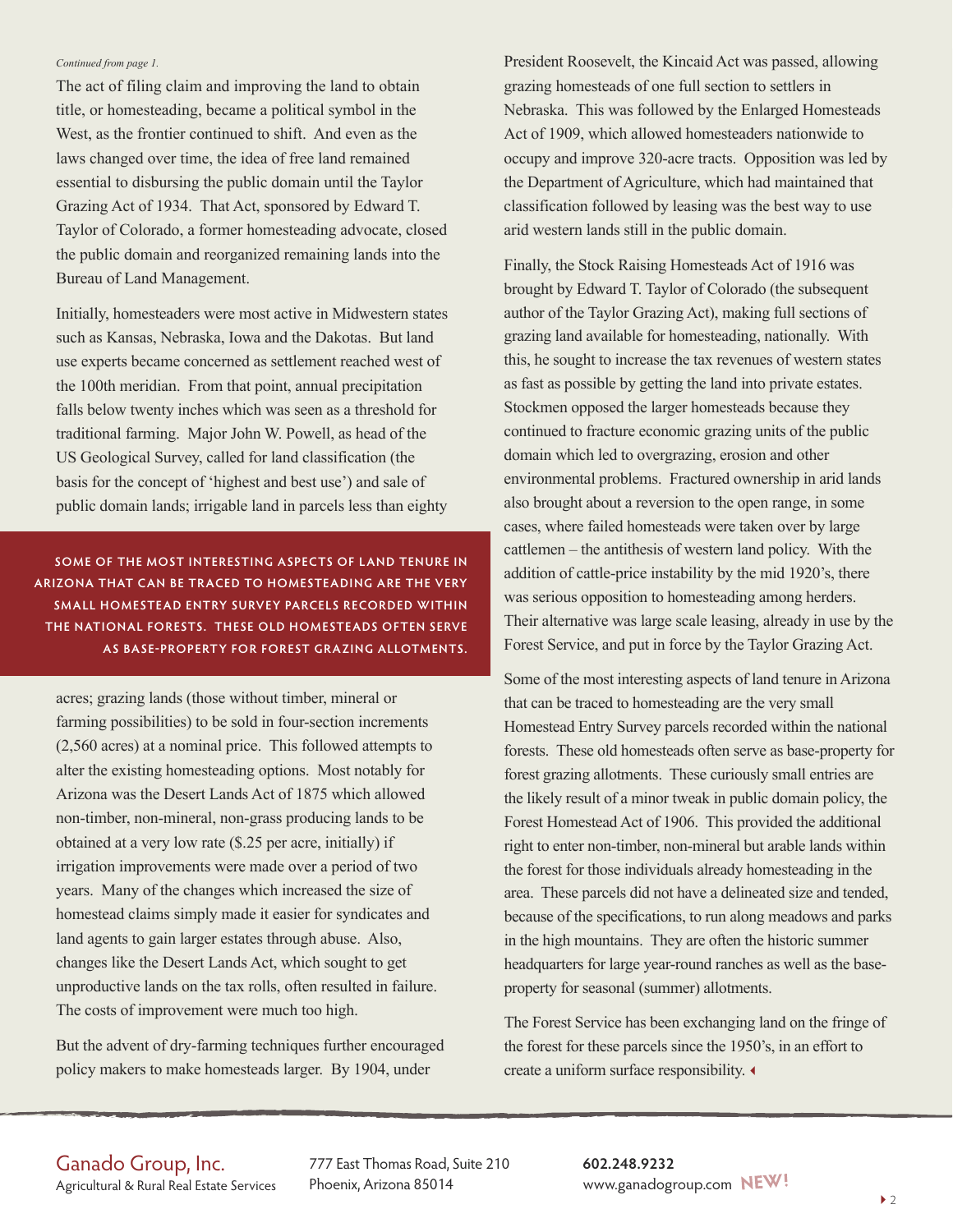COCONINO NATIONAL FOREST

 $T<sub>h</sub>$  is  $(n<sup>h</sup>)$ The following charts show the thirty year sales history of seasonal national forest ranches (including base property) and pure seasonal national forest permits (without deeded) in Arizona. There have been ninety sales of seasonal national forest ranches over the last thirty years. Of those from the last ten years, three or approximately ten percent have sold to a wildlife conservation society. The balance have sold to area ranchers as well as families new to the ranching business. These ranches are negotiated on a price per animal unit basis.



For the purposes of comparison, we have found the average price per animal unit to be \$850. Of those ranches, forty-five were sales of pure seasonal permits, virtually all of them to ranchers, at an average price of \$562 per animal unit.

Seasonal Forest Ranch Sales





**3** TREND FOR PRICE PER ANIMAL UNIT FOR PURE SEASONAL NATIONAL FOREST RANCH PERMITS OVER THE LAST 30 YEARS



**2** NUMBER OF SALES PER YEAR OF SEASONAL NATIONAL FOREST RANCHES OVER THE LAST 30 YEARS



**4** NUMBER OF SALES PER YEAR OF PURE SEASONAL NATIONAL FOREST RANCH PERMITS OVER THE LAST 30 YEARS

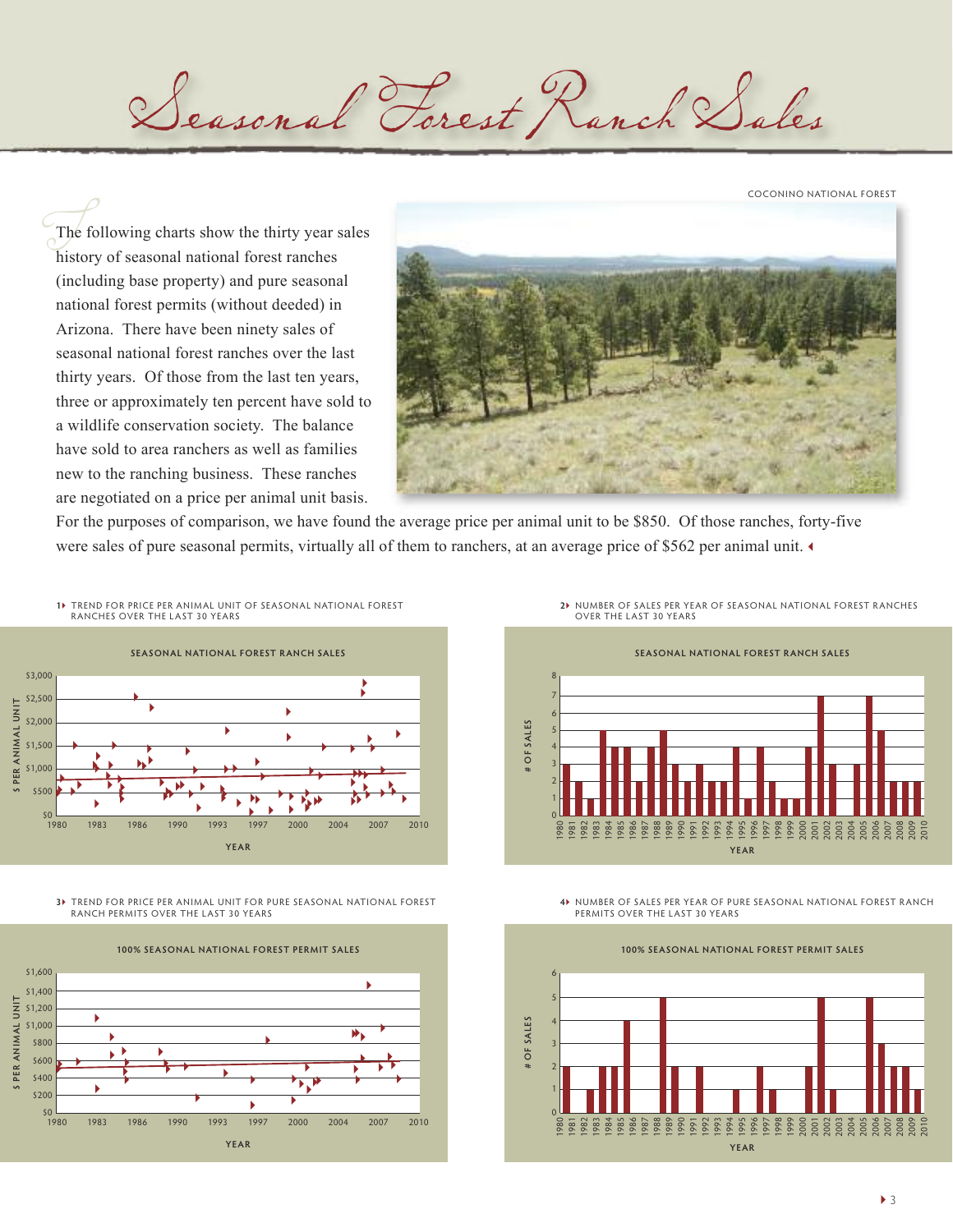## Featured Member

### **scott a. halver, ara, mai**

 $S  
Se  
of  
 $At$$ Scott is an *Accredited Rural Appraiser* (ARA) with the American Society of Farm Managers & Rural Appraisers (ASFMRA) and a *Member of the Appraisal Institute* (MAI) with the Appraisal Institute. Scott has a M.S. degree in Agribusiness and a B.S. in Business Administration. He was past Chairman of the National Public Relations Committee for ASFMRA (4 yrs) and was chapter president, ASFMRA for Arizona. Scott joined Ganado Group, Inc. in 2001 and has over 20 years experience appraising real estate in Arizona and western New Mexico. Scott's expertise includes **farms, ranches, conservation easements, water rights, federal exchanges, expert testimony, condemnation, improved propertiessuch as dairies, vegetable coolers, citrus groves, and other unique properties.** If you have a unique property appraisal need you may want to contact Scott.

Group Members<br>
will allow Ganade work with you.



**Tom a. rolston, ara** Real Estate Broker Certified General RE Appraiser 602.248.9232 trolston@ganadogroup.com



**scott a. halver, mai & ara** Certified General RE Appraiser 480.513.0501 scotthalver@msn.com



**ganado group, inc., in business since 1994, is an agricultural and rural real estate service company performing fee appraisals, consulting, property management and real estate brokerage for a broad client base. since inception, company members have completed over 300 ranch appraisals in arizona and new mexico, more than thirty of which were for conservation purposes. at one point, the company managed all arizona agricultural properties held in trust by a bank with offices across the country. our members have consulted on values with clients ranging from private individuals to livestock associations and the state of arizona land department. during this time, the company has been involved in the sale of approximately thirty cattle ranches in addition to other rural properties.**

**in the future, if you need professional services for rural or agricultural property we hope you will allow ganado group an opportunity to**





**david e. clark** Certified General RE Appraiser 602.919.9026 declark@hughes.net



**Timothy T. roberts** Certified General RE Appraiser 602.248.9232 troberts@ganadogroup.com



**carter s. benton** Appraiser 602.248.9232 cbenton@ganadogroup.com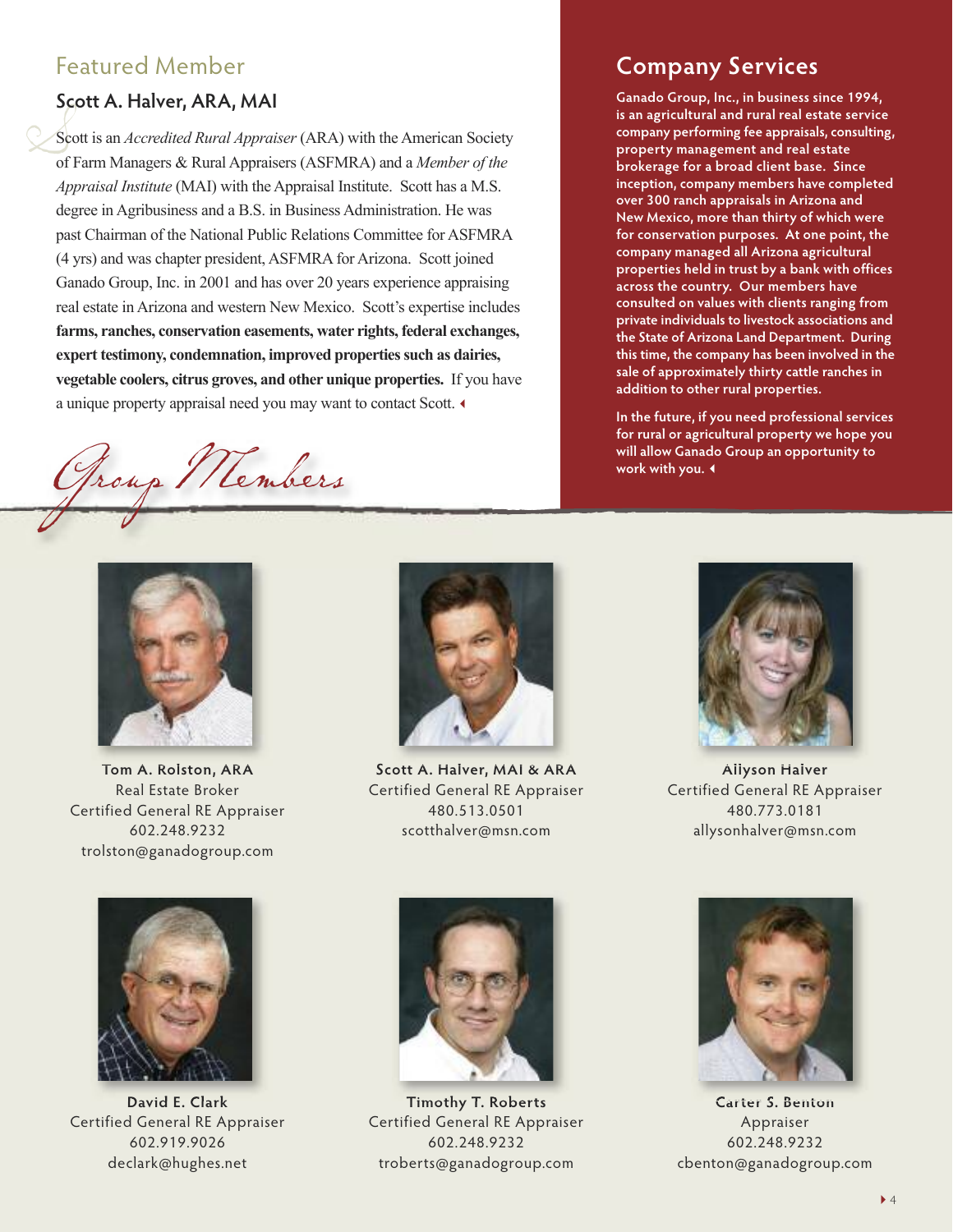Contact Tom A. Rolston at 602.248.9232 or trolston@ganadogroup.com

Jen Country













#### Prescott Area Ranch

The Yavapai County ranch is located 60 miles north of Phoenix in the Prescott area. The Headquarters is 4 miles east of I-17 within 1¼ hours of downtown Phoenix and Sky Harbor Airport. 80 Ac. deeded along Agua Fria River, 49 Ac. deeded along Indian Creek, 1,967 Ac. State, 10,356 Ac. BLM & 12,196 Ac. Forest Allotment. Capacity 445 head yearlong. Elevation is 3,400 to 5,000 feet with the Headquarters at 3,440 feet. Headquarter improvements include nice main ranch house, barns, shipping corrals and 35 Ac. irrigated. This is an opportunity for the serious cattleman to own a reputation cattle ranch. *Price \$2,760,000*

### Skull Valley Area Property

The Yavapai County property is located in Skull Valley, approximately 20 miles from downtown Prescott and 100 miles northwest of Phoenix. 139 Ac. deeded along Old Skull Valley Road. Elevation is 4,163 feet to 4,703 feet. Improvements include main ranch house, 2nd house, barn, shop, outbuildings  $& 80$  Ac. irrigated with 2 irrigation wells. This is an opportunity for a family, horseman, specialty livestock breeder, specialty farmer or retiree to own a good long term investment in a pleasant year-round climate. *Price \$2,200,000*

#### Wickenburg Area Ranch

The Maricopa County ranch is located 45 miles northwest of Phoenix in the Wickenburg area. The Headquarters is 3 miles west of Morristown along the east bank of the dry Hassayampa River 1¼ hours from downtown Phoenix and Sky Harbor Airport. Tenure includes a 120 Ac. deeded Headquarters site, 2,160 Ac. State Lease & 10,148 Ac. BLM Allotment. Capacity is 105 head yearlong. Elevation is 1,730 to 2,750 feet with the Headquarters situated at 1,775 feet. Headquarter improvements include nice 3,100 sq. ft. main ranch house, 680 sq. ft. historic general store, guest house, labor housing, 4,850 sq. ft. workshop, 17 stall round horse barn, roping arena and more. This ranch is ideally located for a professional, retiree or winter visitor interested in mild winters, western recreational opportunities and the experience of managing an Arizona desert ranch. *Price \$2,000,000 including cattle*

#### Mogollon Rim Deeded Inholding

This Coconino County deeded inholding is situated on the Mogollon Rim within the Sitgreaves National Forest north of Bear Canyon Lake. The 35.98 acre homestead runs along a meadow surrounded by pine trees. Elevation is 7,050 feet. This is an accessible, secluded site for a family getaway with good long-term investment potential. *Price \$1,259,300*

### Queen Creek Area Farm

This Pinal County State of Arizona Agricultural Lease farm is located six miles eastsoutheast of Queen Creek. The 706 acre Ag Lease contains 484 acres farmed, 188 acres unusable and 33 acres of roads & ditches. New Magma Irrigation & Drainage District provides irrigation water. This farm has 231 acres of upland cotton base and is improved with concrete ditches, labor housing and an equipped potato shed. *Price \$979,340*